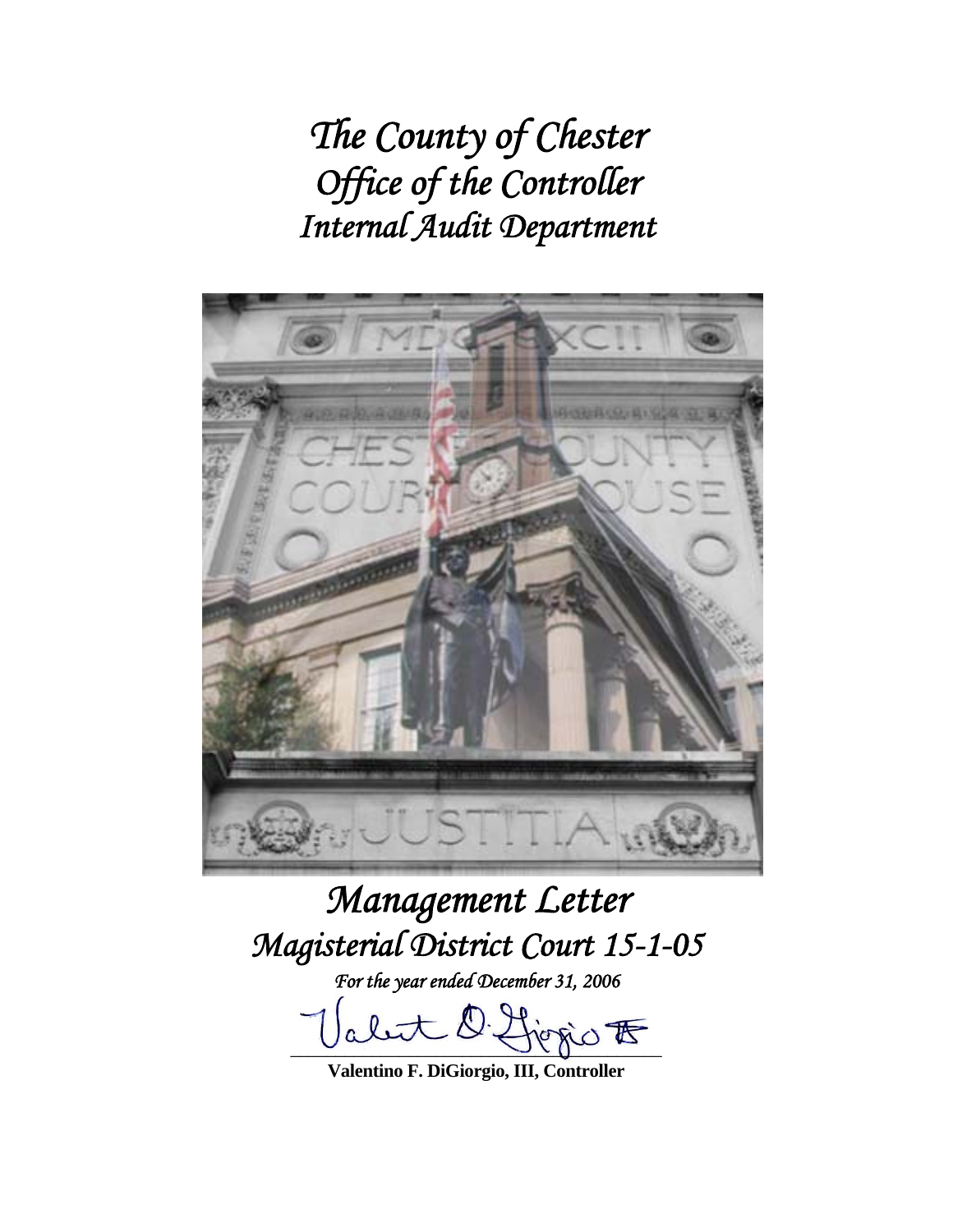## **To: Magisterial District Judge Grover E. Koon**

## *Introduction*

On September 5, 2007, Internal Audit completed an audit of Magisterial District Court 15-1-05 (*District Court*). Robert Pinkos, CIA, was the auditor-in-charge and was assisted by one additional auditor. Internal Audit is required by County Code to review district courts annually to ensure compliance with policies and procedures mandated by the Administrative Office of Pennsylvania Courts and/or District Justice Administration and to assess their overall internal control structure. The scope of our audit included a review of the following:

- Cash and Petty Cash
- Undisbursed Funds
- Cash Receipts
- Manual Receipts
- Cash Disbursements
- Voided Transactions
- Overall Compliance.

## *Executive Summary*

The management and staff of the *District Court* are, in all material respects, in compliance with policies and procedures set forth by the Administrative Office of Pennsylvania Courts and directives imposed by District Justice Administration. Minor findings involving internal controls and compliance are included within this Management Letter. Based on Internal Audit's testing and observations, it is our opinion that these deficiencies are not the result of negligence or deliberate misconduct, but are instead the consequence of one or more of the following:

- Oversights
- Human error
- Bank error

Internal Audit would like to commend the management and staff of the *District Court* for their dedication and hard work performed to improve the overall conditions in the court. Internal Audit noted and observed great improvements during this year's audit compared to prior year audits.

We would like to thank the management and staff of the *District Court* for their cooperation and assistance during the course of this audit. We have provided herein a copy of our "Audit Findings" and "Recommendations" for your review and comment.

Please feel free to contact our office at (610) 344-5906 should you have any questions or concerns.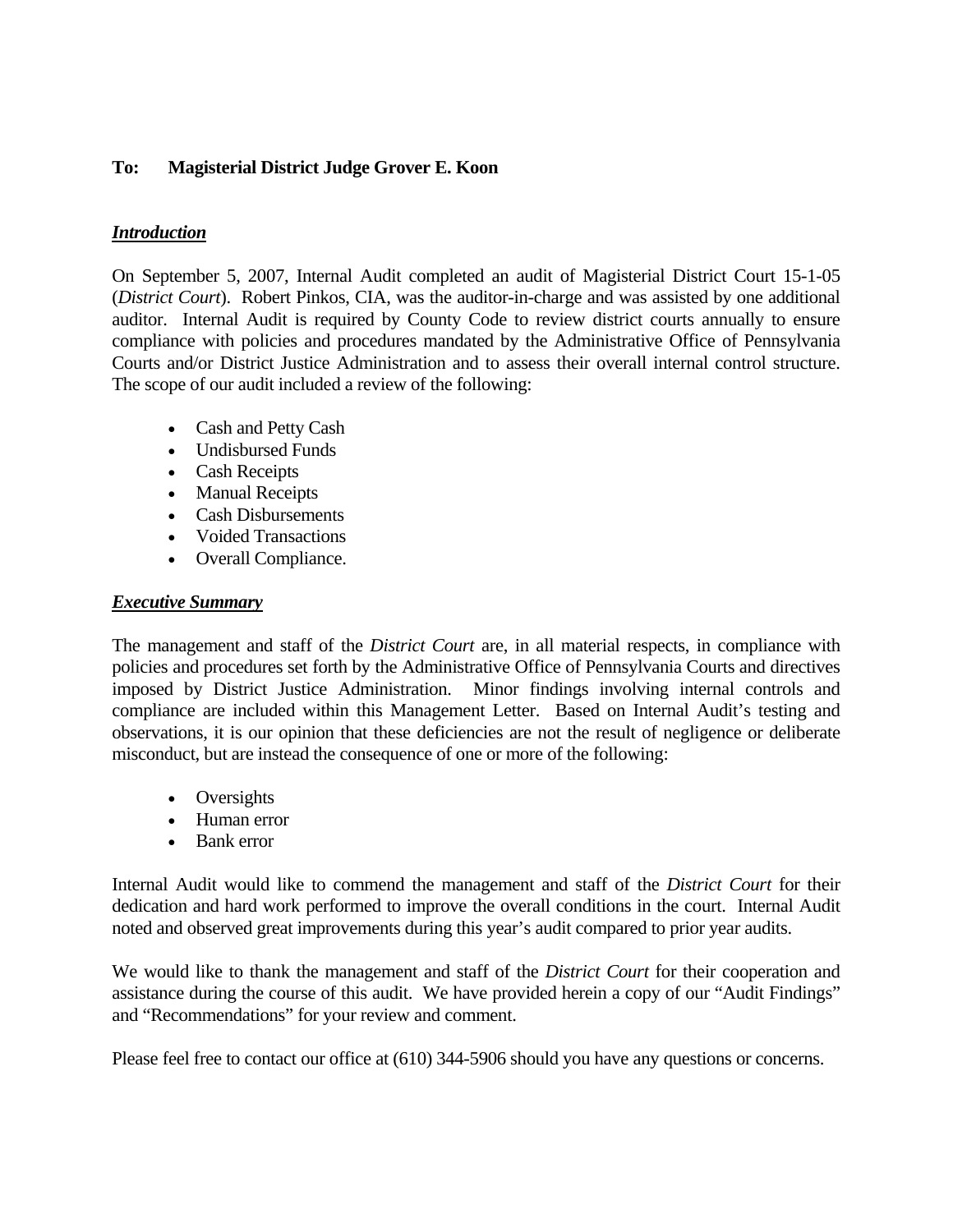## **MAGISTERIAL DISTRICT COURT 15-1-05**

# **FINDINGS AND RECOMMENDATIONS**

## **FOR THE YEAR ENDED DECEMBER 31, 2006**

## **I. INTERNAL CONTROL FINDINGS AND RECOMMENDATIONS**

## RECONCILIATION

#### Finding 1: Cash/Escrow Payable

Internal Audit noted that several cash adjustments processed by the bank to correct prior year errors were made incorrectly. As a result, the *District Court's* account still needs to be adjusted (credited) by \$0.04.

#### Recommendation

Internal Audit recommends that *District Court* management contact the bank and request reimbursement for the \$0.04. Also, when requesting the bank to make cash adjustments to the account, it is the *District Court's* responsibility to verify that the bank's cash adjustments are done correctly. If the bank does not make the correct adjustments, the *District Court* needs to follow up with the bank until the account is adjusted correctly.

*Auditee Response*

*District Court management concurs with the audit finding and recommendation.* 

## **II. COMPLIANCE WITH POLICIES AND PROCEDURES**

In order to test compliance with all applicable policies and procedures, Internal Audit selected a statistical sample of 45 case files out of a total population of 5,547 case files created in 2006. In addition, we performed other related tests of cash receipts, cash disbursements, manual receipts, undisbursed funds, and voided transactions. Sample size for the tested areas was determined through a risk assessment analysis based on the results of the *District Court's* prior year audit and current year case load. We believe the results of our tests are representative of the entire population on the basis of accepted audit sampling principles.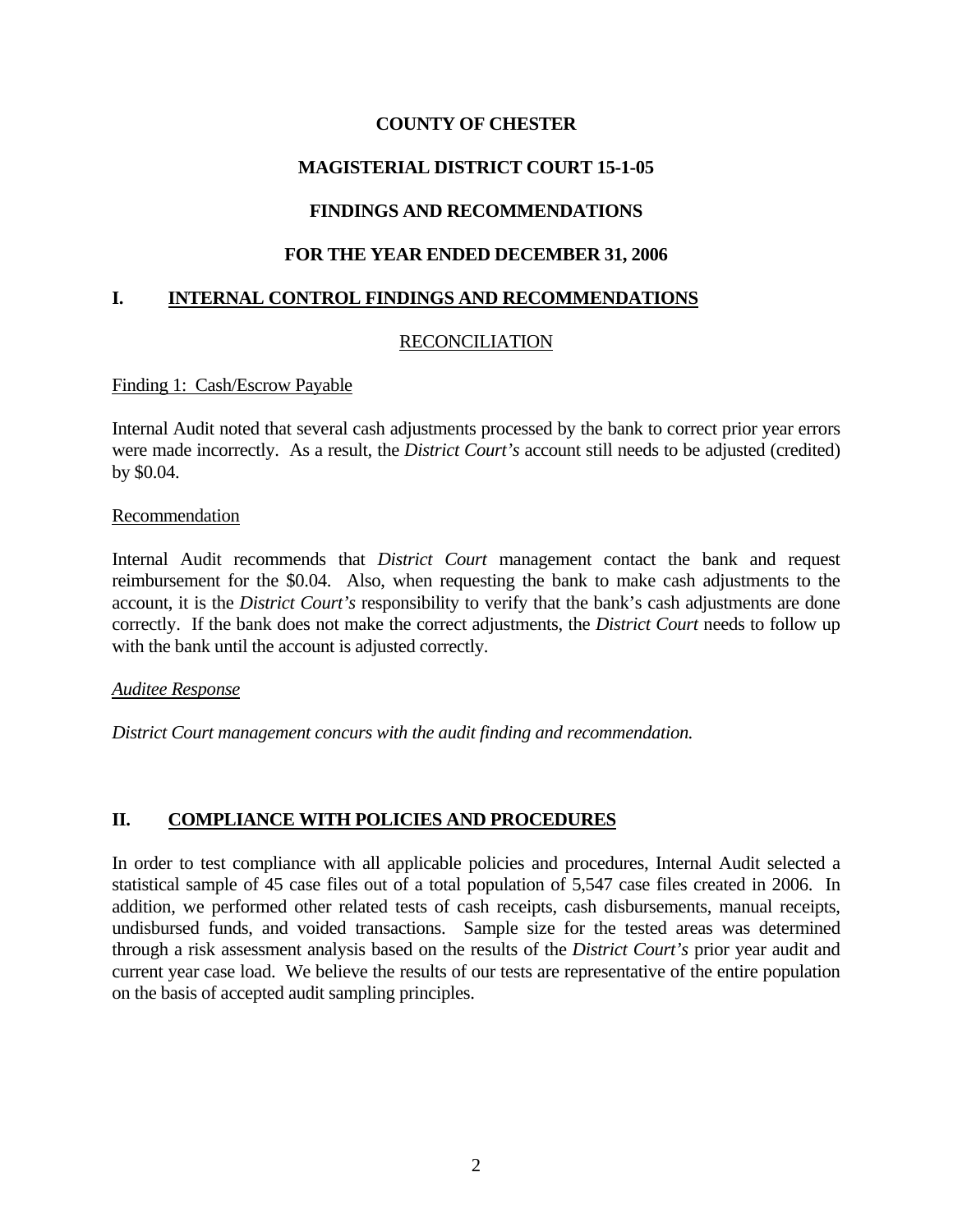# **MAGISTERIAL DISTRICT COURT 15-1-05**

## **FINDINGS AND RECOMMENDATIONS**

## **FOR THE YEAR ENDED DECEMBER 31, 2006**

## **II. COMPLIANCE WITH POLICIES AND PROCEDURES**

## Finding 1: Cash Receipts

Internal Audit noted 1 instance, where a receipt was not included in the corresponding case file.

#### Recommendation

Internal Audit recommends that *District Court* staff exercise greater care to ensure that every receipt entered into the State system is then printed out and included in the corresponding case file.

#### *Auditee Response*

*District Court management concurs with the audit finding and recommendation.* 

## Finding 2: Manual Receipts

Internal Audit noted 1 instance, where an incorrect manual receipt number was entered on the State system receipt.

#### Recommendation

Internal Audit recommends that *District Court* staff exercise greater care when entering manual receipt information into the State system receipt to ensure that the information is identical.

## *Auditee Response*

*District Court management concurs with the audit finding and recommendation.* 

## Finding 3: Voided Disbursements

Internal Audit noted the following:

- In 23 instances, stale checks were not escheated in a timely manner.
- In 6 instances, a copy of the voided check was not attached to the corresponding case file.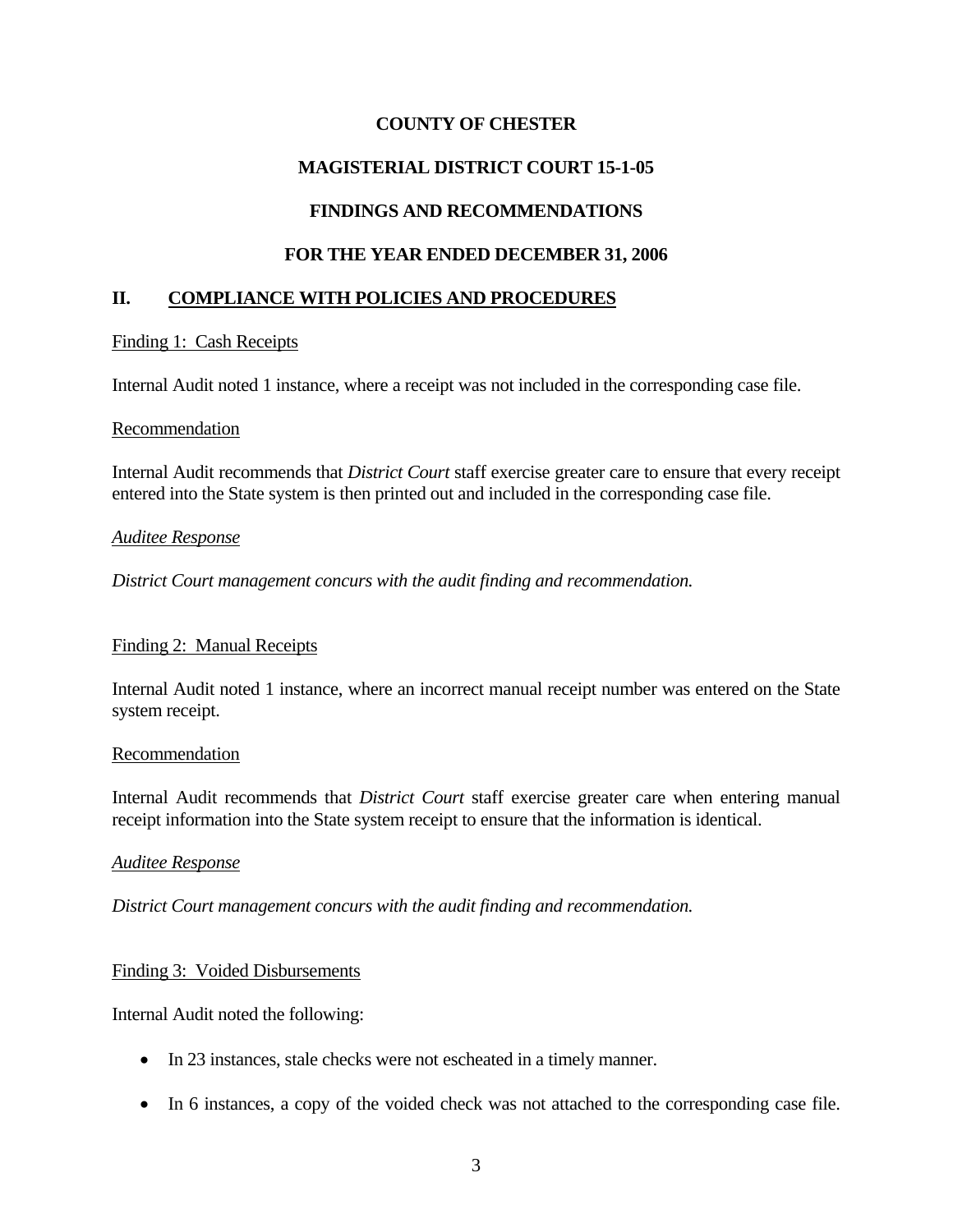# **MAGISTERIAL DISTRICT COURT 15-1-05**

# **FINDINGS AND RECOMMENDATIONS**

## **FOR THE YEAR ENDED DECEMBER 31, 2006**

# **II. COMPLIANCE WITH POLICIES AND PROCEDURES**

Finding 3: Voided Disbursements *(continued)*

#### **Recommendation**

Internal Audit recommends that *District Court* management review all voided disbursement transactions to ensure that a copy of the voided check is included in the corresponding case file. Also, management should be reviewing the list of outstanding checks monthly in order to void and escheat stale dated checks in a timely manner.

#### *Auditee Response*

*District Court management concurs with the audit finding and recommendation.*